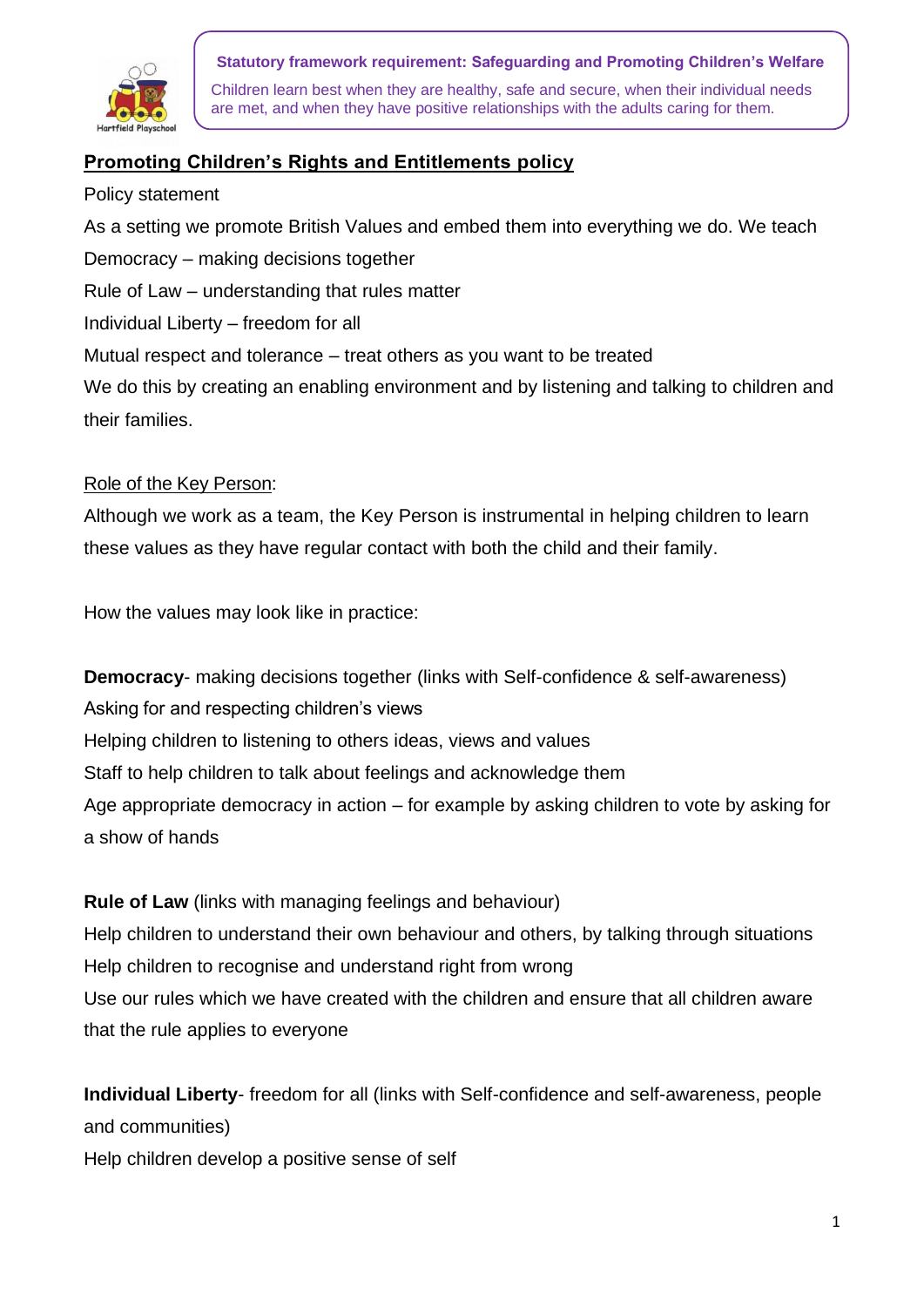

**Statutory framework requirement: Safeguarding and Promoting Children's Welfare** Children learn best when they are healthy, safe and secure, when their individual needs are met, and when they have positive relationships with the adults caring for them.

Support children's self-esteem and self-confidence Allow children to take appropriate risks Talk about our community Ensure that children have a wide range of experiences. Talk to children to help them reflect on differences and understand its ok to have different opinion. **Mutual respect and tolerance**- treat others as you want to be treated (links to making relationships, managing feelings and behaviour, people and communities) Ensure that our policies and procedures will create ethos of inclusivity and tolerance Give children opportunities to engage in the wider community Help children to see similarities and differences between themselves and others - families, faith, communities, cultures and traditions Celebrate local and national events to offer children new experiences Help children to share and respect other children and adults Read stories that reflect and value the diversity of children's experiences Supply resources and activities that challenge, gender, culture and racial stereotypes

What is **not** acceptable in Hartfield Playschool Promoting intolerance; faiths, culture, race Failure to challenge stereotypes Segregating boys and girls regularly Isolating children from our wider community Failure to challenge behaviour (staff, children ,parents) that are not in line with fundamental British values

# What it means to promote children's rights and entitlements to be 'strong, resilient and listened to'.

# **To be strong means to be**:

secure in their foremost attachment relationships, where they are loved and cared for by at least one person who is able to offer consistent, positive and unconditional regard and who can be relied on;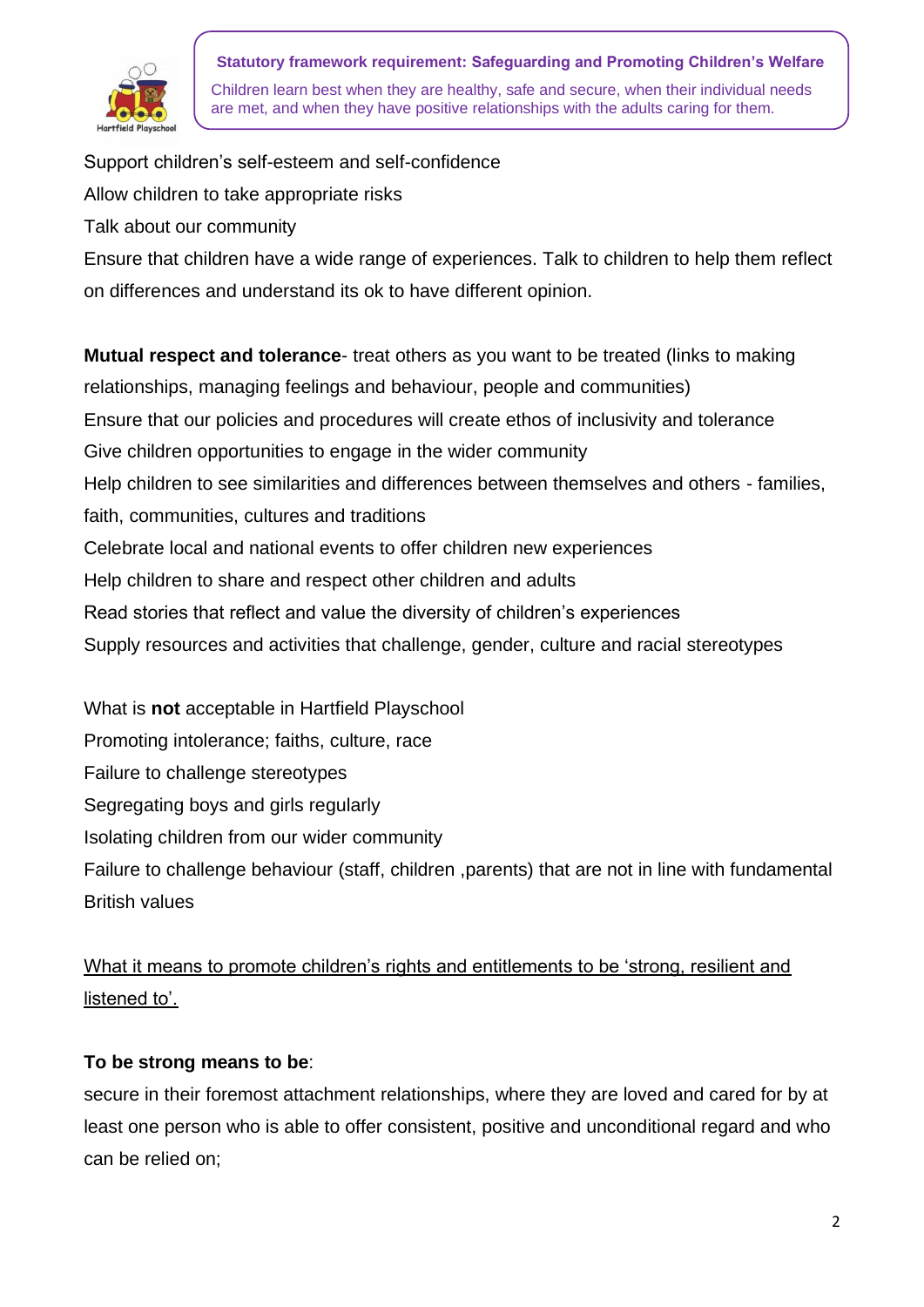

**Statutory framework requirement: Safeguarding and Promoting Children's Welfare** Children learn best when they are healthy, safe and secure, when their individual needs are met, and when they have positive relationships with the adults caring for them.

safe and valued as individuals in their families and in relationships beyond the family, such as day care or school;

self-assured and form a positive sense of themselves – including all aspects of their identity and heritage;

included equally and belong in [our/my] setting and in community life;

confident in their own abilities and proud of their achievements;

progressing optimally in all aspects of their development and learning;

part of a peer group in which they learn to negotiate, develop social skills and an identity as global citizens, respecting the rights of others in a diverse world;

able to represent themselves and participate in aspects of service delivery that affects them, as well as aspects of key decisions that affect their lives.

### **To be resilient means to**:

be sure of their self-worth and dignity; be able to be assertive and state their needs effectively; be able to overcome difficulties and problems; be positive in their outlook on life; be able to cope with challenge and change; have a sense of justice towards themselves and others; develop a sense of responsibility towards themselves and others; able to represent themselves and others in key decision making processes.

### **To be listened to means**:

adults who are close to children recognise their need and right to express and communicate their thoughts, feelings and ideas;

adults who are close to children are able to tune in to their verbal, sign and body language in order to understand and interpret what is being expressed and communicated;

adults who are close to children are able to respond appropriately and, when required, act upon their understanding of what children express and communicate; and

adult's respect children's rights and facilitate children's participation and representation in imaginative and child centered ways in all aspects of core services.